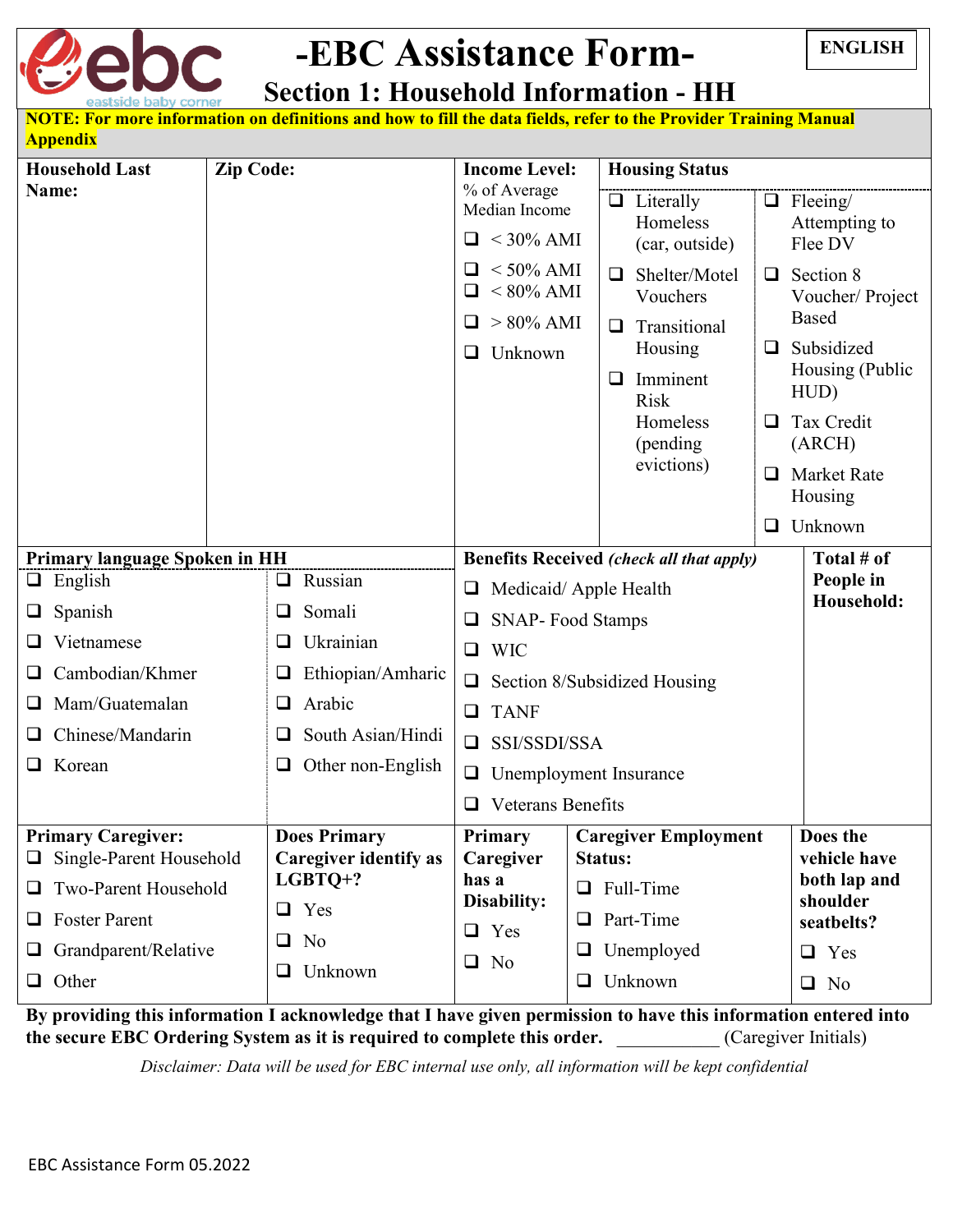

## **-EBC Assistance Form- Section2: Recipient Information**

|  | <b>ENGLISH</b> |
|--|----------------|
|  |                |

| NOTE: Please update height, weight, clothing size, and shoe size on monthly basis.                     |
|--------------------------------------------------------------------------------------------------------|
| For more information on definitions and how to fill the data fields, refer to Provider Training Manual |
| <b>Appendix</b>                                                                                        |

| <b>Recipient's Name:</b>   |                                                             | <b>Birthdate/Due Date:</b>                                                                             | Gender:                                      |                            | <b>Recipient Type</b>              |  |  |
|----------------------------|-------------------------------------------------------------|--------------------------------------------------------------------------------------------------------|----------------------------------------------|----------------------------|------------------------------------|--|--|
|                            |                                                             |                                                                                                        | Male<br>Q.                                   |                            | $\Box$ Child                       |  |  |
|                            |                                                             | Month                                                                                                  | Female<br>$\Box$                             |                            | $\Box$ Expectant Mom/              |  |  |
|                            |                                                             | Year                                                                                                   | Unknown<br>◻                                 |                            | Postpartum                         |  |  |
| <b>Height</b> in           | Weight in Lbs.                                              |                                                                                                        | <b>Clothing</b>                              | <b>Shoe</b>                | <b>Shoe Width:</b>                 |  |  |
| Inches                     |                                                             |                                                                                                        | Size*:                                       | Size**:                    | $\Box$ Medium                      |  |  |
|                            |                                                             |                                                                                                        |                                              |                            | Wide<br>$\Box$                     |  |  |
|                            |                                                             |                                                                                                        |                                              |                            | $\Box$ Narrow                      |  |  |
| <b>Clothing Sizes-</b>     |                                                             |                                                                                                        |                                              |                            |                                    |  |  |
|                            |                                                             | Children: Preemie, 0-3m, 3-6m, 6-9m, 12m, 18m, 24m/2T, 3T, 4T, 5/5T, 6, 7, 8, 10, 12, 14               |                                              |                            |                                    |  |  |
|                            | Maternity: 0, 2, 4, 6, 8, 10, 12, 14, 16, 18, 1XL, 2XL, 3XL |                                                                                                        |                                              |                            |                                    |  |  |
| <b>Shoe Sizes-</b>         |                                                             |                                                                                                        |                                              |                            |                                    |  |  |
|                            | Child: 0, 1, 2, 3, 4, 5, 6, 7, 8, 9, 10, 11, 12, 13         | Youth: $1, 2, 3, 4, 5, 6, 7$                                                                           |                                              | <b>Adult:</b> 8, 9, 10, 11 |                                    |  |  |
|                            |                                                             | <b>Demographics</b>                                                                                    |                                              |                            |                                    |  |  |
| <b>Race and Ethnicity:</b> |                                                             |                                                                                                        |                                              |                            |                                    |  |  |
| American<br>$\Box$         | $\Box$ Chinese                                              | Hispanic/Latino<br>$\Box$                                                                              | □ Black/ African                             |                            | $\Box$ Native                      |  |  |
| Indian/                    | $\Box$ Filipino                                             | Mexican/Mexican<br>$\Box$                                                                              | Hawaiian/Pacific<br>American                 |                            |                                    |  |  |
| Alaska                     | Japanese<br>$\Box$                                          | American/Chicano                                                                                       | $\Box$ Biracial Black-<br>Islander           |                            |                                    |  |  |
| Native                     | Korean<br>❏                                                 | Cuban/ Puerto<br>$\Box$                                                                                | White<br>Samoan<br>$\Box$                    |                            |                                    |  |  |
| Asian<br><b>□</b>          | Vietnamese<br>$\Box$                                        | Rican                                                                                                  | Ethiopian<br>Multiracial<br>$\Box$<br>$\Box$ |                            |                                    |  |  |
| Asian<br><b>□</b>          |                                                             |                                                                                                        | Somali<br>$\Box$<br>□                        |                            | White Caucasian                    |  |  |
| India                      |                                                             |                                                                                                        |                                              |                            | $\Box$ Unknown                     |  |  |
| Language                   | <b>Military Service:</b>                                    |                                                                                                        |                                              |                            | <b>Recipient has a Disability:</b> |  |  |
| <b>Proficiency:</b>        | □ No Military Service                                       |                                                                                                        | $\Box$ Yes                                   |                            |                                    |  |  |
| $\Box$ Low                 | $\Box$ Child of Parent in Active Military Service           |                                                                                                        |                                              | $\Box$ No                  |                                    |  |  |
| (Limited)<br>Medium<br>ப   | $\Box$ Parent Militray Service (past or present)            |                                                                                                        |                                              | $\Box$ Unknown             |                                    |  |  |
|                            | $\Box$                                                      | Partner of Person in Active Military Service                                                           |                                              |                            |                                    |  |  |
| $\Box$ High                | $\Box$ Unknown                                              |                                                                                                        |                                              |                            |                                    |  |  |
| $\cdot$ $\cdot$            |                                                             | $\mathbf{r}$ , $\mathbf{r}$ , $\mathbf{r}$ , $\mathbf{r}$ , $\mathbf{r}$ , $\mathbf{r}$ , $\mathbf{r}$ |                                              |                            | $\cdots$                           |  |  |

**By providing this information I acknowledge that I have given permission to have this information entered**  into the secure EBC Ordering System as it is required to complete this order. **Caregiver Initials**)

*Disclaimer: Data will be used for EBC internal use only, all information will be kept confidential*